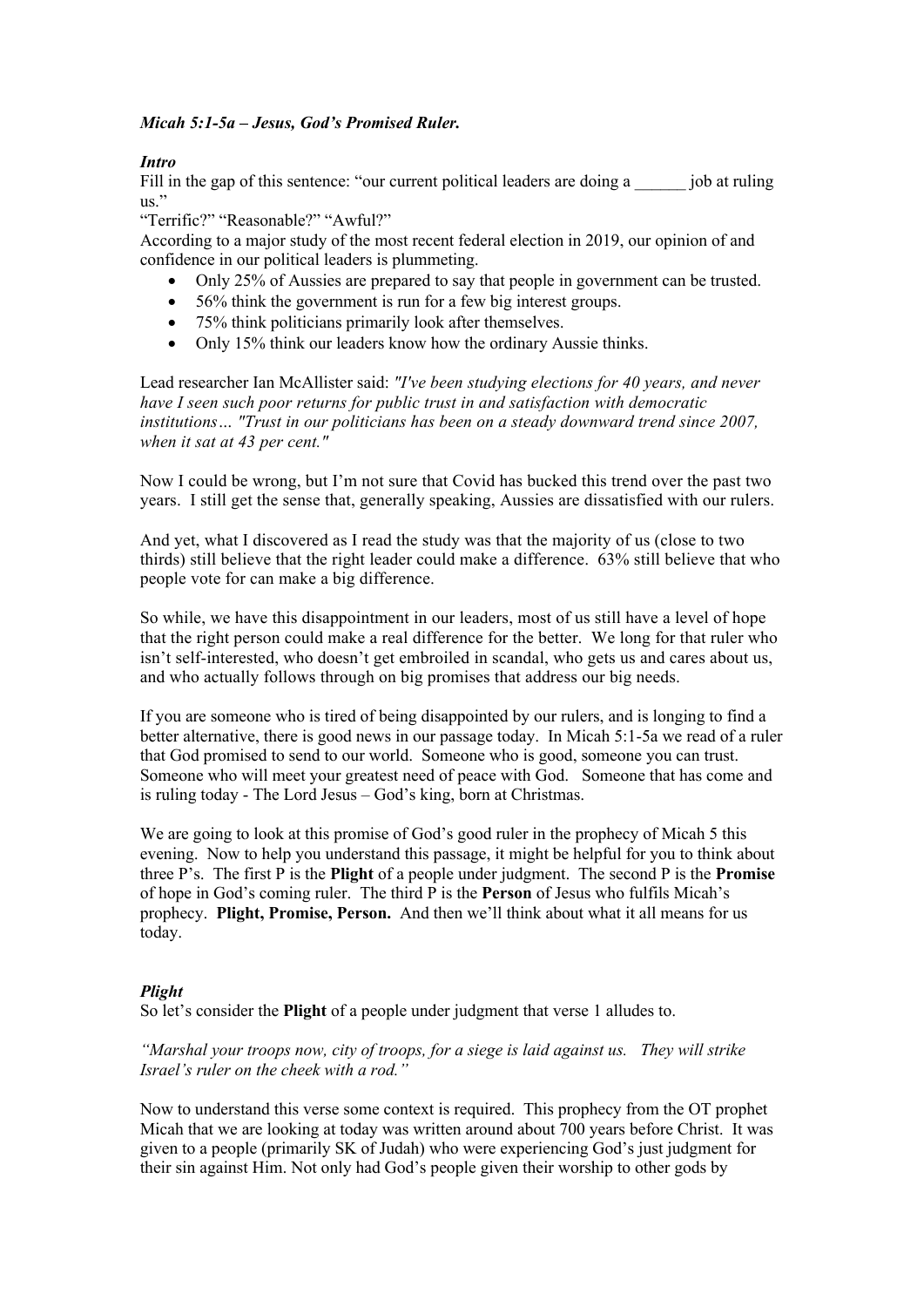following the corruption of evil kings(6:16), but the whole society was marked by corruption and injustice. Judges were taking bribes, prophets would prophesy good news for a price, people were cheated out of land and possessions. Injustice prevailed (7:2-4) "*The godly have been swept from the land; not one upright man remains. All men lie in wait to she blood; each hunts his brother with a net. Both hands are skilled at doing evil; the ruler demands gifts, the judge accepts bribes, the powerful dictate what hey desire, they all conspire together*." And because of all this God's just judgment came… and it came in the form of a foreign invasion. You can read all about it in 2 Kings 18-20 and Micah 1 – but put briefly, in 701 BC, during the reign of King Hezikiah, the Assyrian Empire invaded Judah, sacking every city in the land. The invasion was so devastating and far reaching that the invaders even came up to the gates of Jerusalem (the capital) itself. Jerusalem was surrounded at this point. The people of God had experienced a terrible blow, their King and what remained of his army behind the city walls had been humiliated – *and this terrible fact of judgment is what Micah speaks to in verse 1. "Marshal your troops now, city of troops, for a siege is laid against us. They will strike Israel's ruler on the cheek with a rod."* Jerusalem was under siege and that image of striking the ruler on his cheek with a rod is an ancient metaphore for the defeat and humiliation that had come to Judah's king and people. *Verse 1 depicts the plight of a people under judgment*.

And here's the confronting truth for you and I at the outset of this passage. Their plight is our plight. Now, their circumstances differ to our current circumstances but the heart of the problem is the same. Just as their sin brought about God's righteous judgment, so too our sin – our rejection of God and His rule in our lives brings His judgment. The NT is clear that God's judgment on human sin is a reality for *every* person because all of us have sinned and fall short of the glory of God (Rom 3:23). And it tells us that God's ultimate judgment for sin is death (physically and spiritually – cut off from God and the life He gives – Rom  $6:23$ ).

But sometimes we don't see sin (our ignoring of God) as a huge problem. In fact, often we see the opposite! Often, we think the *best* approach *in* life is to *live* life on our terms without any reference to God or his rule. We tend to like the freedom to live as we please.

This attitude pervades our whole society. The gym I go to has this slogan: "Work out on your terms". We love the idea of doing life on our terms even at the gym! But let's just think about the implications of that for a minute. What happens when my gym buddy and I ditch our personal trainer and simply "work out our terms"? We avoid the cardio exercises that actually makes me fit. We leave early. We lift weights in an incorrect manner and that are too heavy – Which is why my shoulder is currently sore. Although, the autonomy to do what we want sounds good, the truth is that without our trainer calling the shots, *we* suffer the consequences. Sometimes in life, living on our terms is a bad decision. It's certainly like that with God – the thought of living free of His rule might sound good, but when we live apart from Him, we suffer. Sometimes we suffer in this life as we live in ways that displease God. But ultimately we will suffer under the judgment of God beyond this life as we are held to account for our rejection of Him.

You can't ignore and the Almighty God and think you'll be okay. If God did not overlook the sin present among Micah's generation: their selfishness, their rejection of his rule or their loveless attitude towards each other, why would you think that the just God would overlook those things in your life today?

We need to see that Israel's plight is our plight.

Our political leaders will often speak of big problems in our world that they promise to fix. Sometimes they make bold statements about solving the problem of:

- Covid19
- Lack of education.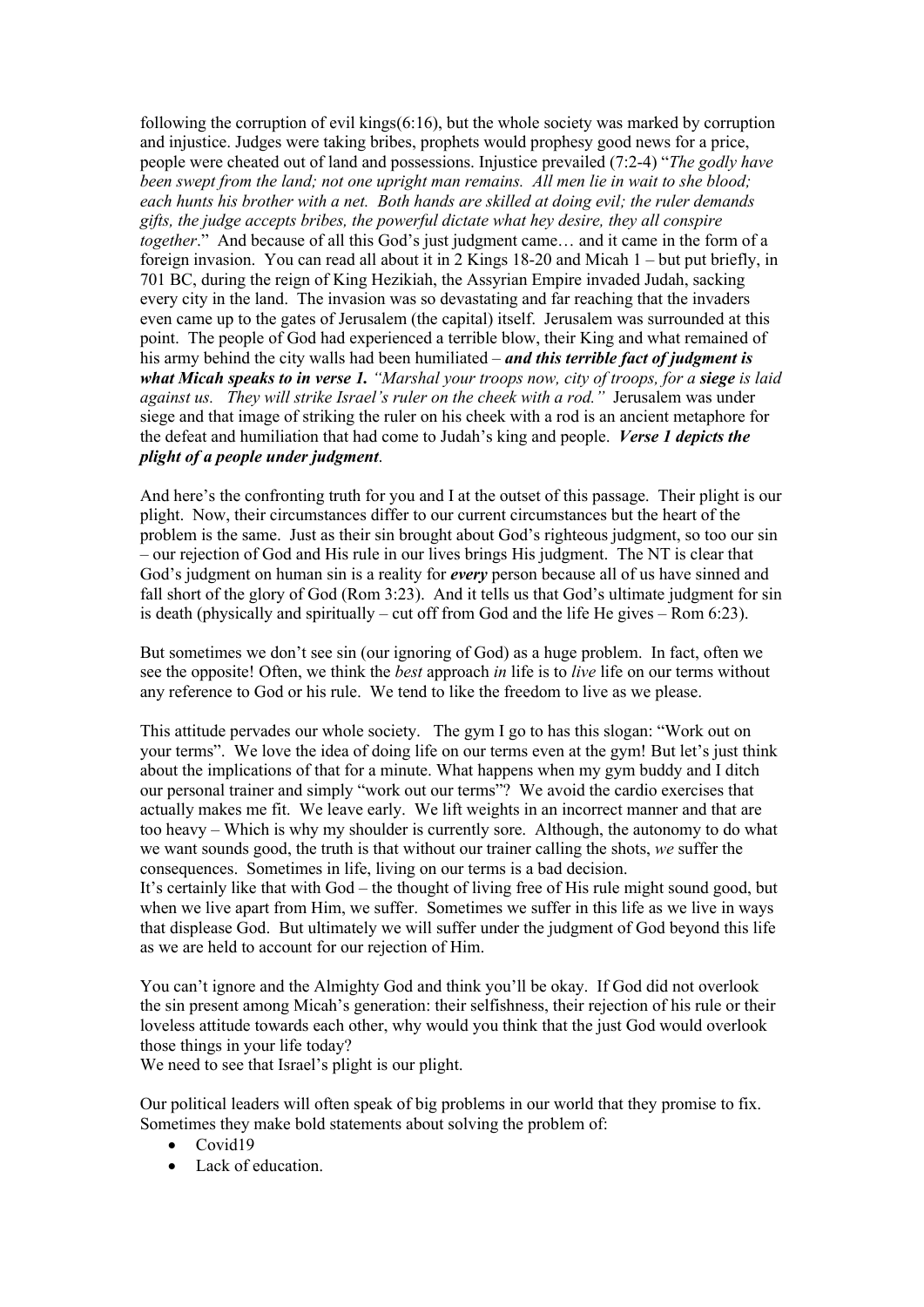- The impenetrable housing market.
- Climate change.
- Geopolitical tension.

And these are all important things for our rulers to deal with, but God is telling us that we have a greater problem than all of these – the problem of our sin. What's the good of being well-educated, owning your own home, living in a pollution free world where Covid is a thing of the past, if you are not at peace with the Holy God? Our political rulers might be able to do some things for you, but they cannot deal with your greatest need. That's the bad news. But the good news of this passage is bound up in God's promise to send you a ruler who can fix your greatest need. So let's think about our second point.

### **Promise** of hope found in God's coming ruler.

This passage reminds us that the Just God is also the loving God – gracious towards people who reject Him. That's what we see in our passage. Amidst their condemnation and judgment, God gives the distressed people of Micah's day a message of hope. And as we see, this hope comes in the form of a ruler.

Verse 2, "*But you, Bethlehem Ephrathah, though you are small among the clans of Judah, out of you will come for me one who will be ruler of Israel, whose origins are from old from ancient times."* 

What God does here is turn Israel's face from their present distress to a future hope. By speaking of Bethlehem, Micah does more than simply locate the place where God's ruler will come from.

When people heard the name Bethlehem, it would have conjured up the idea of Kingship. Bethlehem was renowned as the birthplace of Israel's greatest ruler – King David. Just like the name "Nashville" makes you think of cowboy hats country and western singers, Bethlehem made Israelites think of crowns and great kings.

It made them think about a seemingly insignificant shepherd boy from that a seemingly insignificant town who the prophet Samuel had anointed as God's chosen King – the one who went on to rule in God's strength, defeat all Israel's enemies and bring peace and security to the land.

So in the midst of their despair, God gives his people hope, by promising them a great ruler in the line of David who will bring a great reversal to their circumstances – God is saying no longer will you guys be under my judgment, because of *this* ruler, you will come under my blessing once again.

God describes this ruler as one "whose origins are from old, from ancient times." What does this mean? Well in once sense, these words point back to God's covenant with King David (2 Samuel 7) when God first promised an everlasting Davidic kingdom for His people. But in another sense, these words point back further still, to the eternal royal line promised to Jacob's son Judah: "*The sceptre will not depart from Judah, nor the ruler's staff from between his feet"* (Gen. 49:10). But you can even go back further still, to the promise of God made in Gen. 3 that the offspring of the woman would crush the head of the serpent. The point is this: God's longstanding plan to reverse the effects of judgment and save His people through a mighty ruler will come to pass even when they don't deserve it. So although they suffer judgment and humiliation now, God is saying to them that it will not last forever. Because of His commitment to His promises they will not be completely swept away – there is hope. But until that time, God's people are told they must endure the consequences of their sin.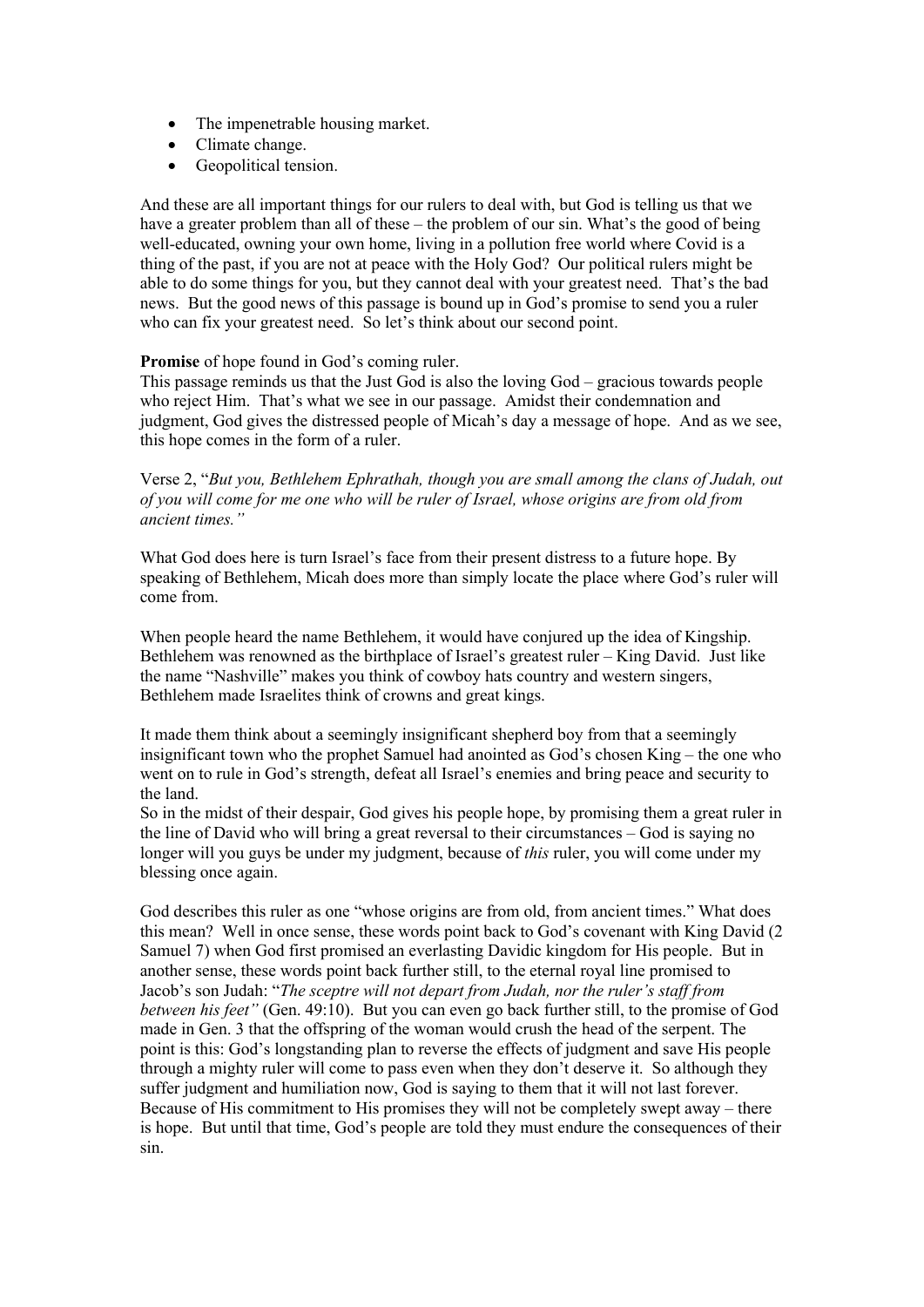Verse 3, "*Therefore Israel will be abandoned until the time when she who is in labour bears a son, and the rest of his brothers return to join the Israelites."*

Although the people of God would been scattered in judgment – the birth of the promised ruler will usher in a time when God's people are brought back into God's kingdom. And being in God's kingdom and under the rulership of God's promised king will be the best thing they can imagine.

Look at how verse 4 describes the rule of this King, "*He will stand and shepherd his flock in the strength of the Lord, in the majesty of the name of the Lord his God. And they will live securely, for then his greatness will reach to the ends of the earth. And He will be their peace."*

Unlike the dismal and self-interested reign of so many of Israel's kings – this promised ruler will be different. This king is good and trustworthy. He won't be defeated by His enemies – He will be stand. He won't be self-interested and greedy for wealth and power – he will *shepherd* His people, putting their needs before His own. He won't be so foolish as to run to other powers and kings to give Him strength because He will rule in the strength *of the Lord.*  The authority of God Himself will mark His reign because He will rule *in the majesty of the name* of the Lord His God. His dominion won't be restricted to any particular geographical location – His greatness will reach the ends of the earth. And all those whose hope is in Him, who are part of His people will be kept secure in his care and under his rule.

This ruler is trustworthy. And this ruler meets the *greatest* need of sinful people who stand under God's judgment for sin. For this promised ruler will himself become the means by which peace is made between a rebellious people and Holy God. You see that in verse 5: *He will* be our peace. The one thing we need, and the one thing no other ruler can deliver on, He will accomplish. Now, we'll think more about that in just a moment, but it's good to reflect on just how awesome this promised ruler actually is.

I know we tend to be a bit cynical toward our rulers and leaders in Australia (the expression. We even have an expression "crooked as a politician". We've already seen that 75% of us do not trust our political rulers. But even we Aussies have to admit that the ruler promised here sounds good. Strong and yet shepherd like. Great and yet not self-interested. Able and willing to meet our greatest need of peace with God. Wouldn't it be good to know him?

We've thought about the plight and the promise of this passage. Let's think now about the person of Jesus who fulfils this prophecy.

#### *Person*

I think it's easy for our society to overlook Jesus' awesome role within the Christmas story. Sometimes Jesus is simply portrayed as a special baby who was born to give us some kind of vague sense of hope. Other times He's portrayed as almost a supporting role to other aspects of the Christmas story that are perhaps deemed little more user-friendly and inclusive. I noticed this at our daughter's kinder Christmas concert last week. They still had all the kids dress up and act out the nativity scene, but the main element in the Christmas story was not Jesus, but the Christmas star. They sang twinkle, twinkle Christmas star, and the narrator spoke about how the story of the Christmas star has given people hope throughout the ages. Somehow Jesus was made to be a supporting role in his own story…

Yet the NT make it crystal clear that Jesus is the main character at Christmas and that His arrival heralds the grand fulfilment on Micah's prophecy of God's coming ruler.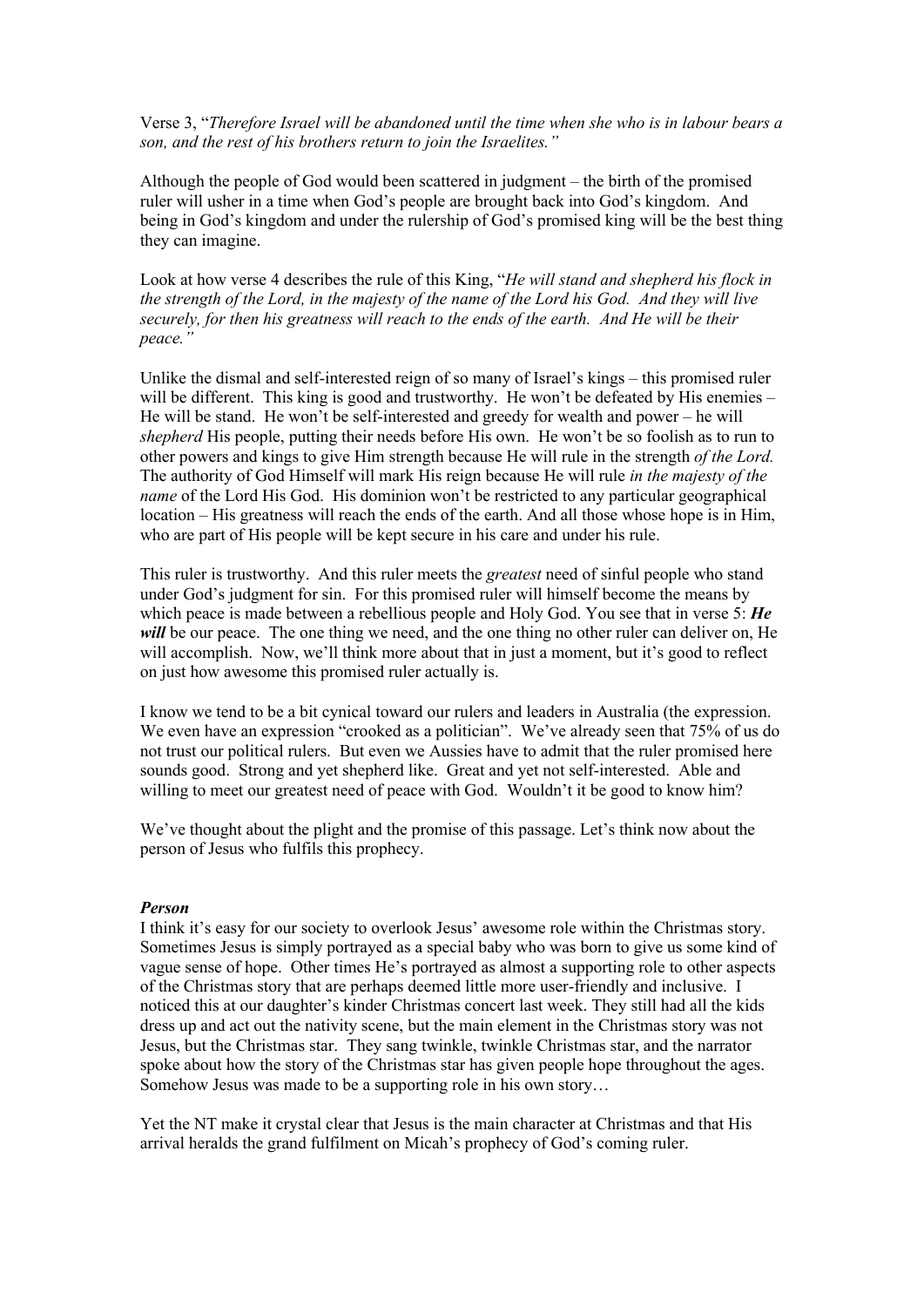Jesus is identified as this ruler at his birth: In Matt 2:1-6 Jesus' birth in Bethlehem is given, as proof that He is the Messiah – God's promised King.

But Jesus is also *shown* to be this ruler during his life. Throughout the gospels Jesus is revealed as the one who operates in God's strength and authority (just as the prophecy said in v. 4). By the authority of God, Jesus heals the sick, casts out demons, controls the wind and the waves, raises the dead and forgives sins. But it's more than simply His birth and his life that shows Jesus to be the fulfilment of this prophecy. It is also His death. His death marks Him out as the ultimate shepherd ruler – the one who puts the care of his flock before his own welfare. In John 10: 14 Jesus says "*I am the good shepherd. The good shepherd lays down his life for his sheep*." So often we hear stories about our rulers and leaders being selfinterested and self-serving. Not so with Jesus – He makes clear that he *did not come to be served, but to serve and give His life as a ransom for many* (Mk. 10:45). And it's His death that establishes peace with God where there was no peace before. Because in that moment on the cross, the judgment of death that we deserved for our sin was placed on Him and removed from us. No longer are we God's enemies, but His friends. This message of peace Jesus preached during His life (Eph 2:17 *"Jesus came to preach peace to you who were far away and peace to those who were near.*" (hark the herald).

And in raising Jesus from the dead, God gave to Him all authority in Heaven and on Earth. He now rules the world and will come again as judge of the world. *So* to all who trust Him, peace with God is offered in place of judgment. Eternal life in place of eternal damnation. You are made God's child instead of His enemy. And just as the promise said that 'they shall live securely' – in Jesus you find that security. He cares for you, will never leave you or let you be snatched from His hand and in His care you will be brought through the sufferings and trials of this life into an eternity where tears and sufferings, the threats and hostilities of this life are no more.

What other ruler has ever made such an enormous promise and pulled it off?

Jesus is the wonderful fulfilment of Micah's prophecy.

So how do we apply all this?

### **Application**

*1*. For the original readers, who were suffering under God's hand of judgement, this prophecy would have brought them great hope. They could look forward to a time of peace with God through his promised and victorious ruler. But you are in a different position to them. For the fulfilment of this prophecy has come on the very first Christmas.

How should you respond to the news that Jesus has come as the promised ruler to bring us peace with God?

Well, in Matthew 2:1-12 we see a few different responses to this promise and its fulfillment. We see King Herod, the religious rulers of Jerusalem and the wise men all respond in different ways to the news that a baby had been born in Bethlehem according to the prophecy of Micah. And there is actually a bit we can learn from the way each responded.

You see, you don't want to be like King Herod, who when he heard this prophecy saw Jesus' rule as a hostile threat to his own rule – that can be a common response today – we like the idea of Jesus being a cute baby or a wise teacher but not a ruler who has any real claim over our life - we love our autonomy so much that the idea of submitting to God's King is offensive to us. But God is clear that there will be no rival to Jesus' rule. Not from Herod. Not from us.

Nor do you want to be like the religious leaders who thought they were all good with God without having to seek out this new King. You see, they knew this prophecy, but when they heard that a baby king had been born they saw no need to act on it – as we see throughout the gospels, they continually make the mistake of thinking that they would be right with God by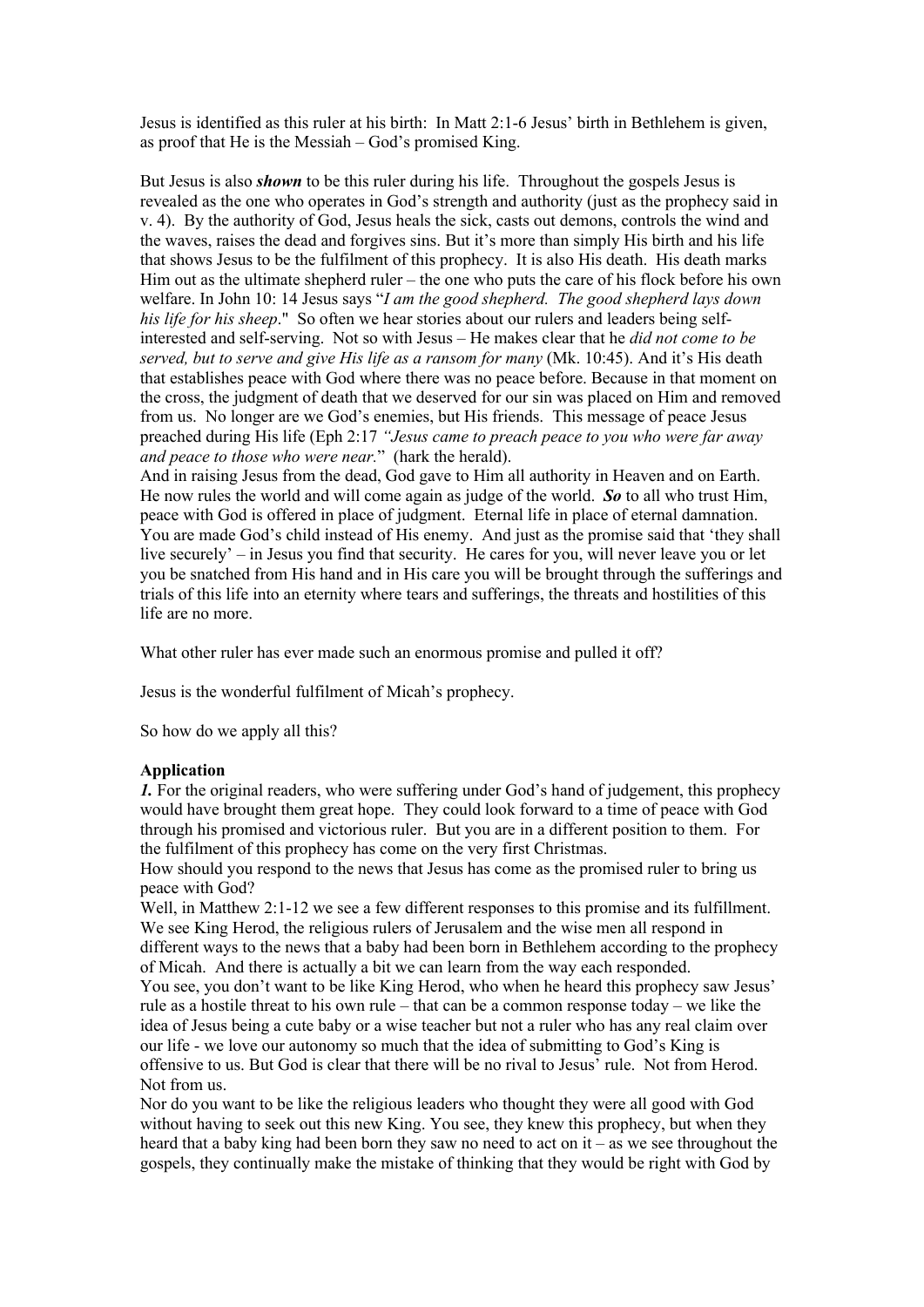their own good works without the need for Jesus to die for them. But you can never do enough good to make yourself right with God – you need His saviour King.. Who you actually want to be like, is the wise men – they heard this prophecy, believed it, and did not rest until they found Jesus. And when they find Him, they worship Him as King.

If you know Jesus is not the ruler of your life. If you're unsure whether you've got the forgiveness and peace with God that He offers, tonight is the night when you need to act on this prophesy and put your trust in Jesus, acknowledge your sin before Him, seek his forgiveness, and commit to living under His good rule. So the most important application of this passage is that you trust Jesus as God's promised ruler who gives you peace with God.

*2.* And for those of you who follow Jesus, there are three brief take aways I want to leave you with.

The first is to *live confidently under Jesus' rule.* Take heart in the fact that Jesus currently rules the world now as God's risen King. The fact that many people don't acknowledge his rule does not take away from the fact that He does rule.

You see, we live in a context where people might question whether Jesus actually reigns. Church attendance seems to be sliding. Hostility towards Christianity seems to be increasing. Those who are committed to Jesus' teaching particular social issues are sometimes branded as hateful and intolerant by colleagues and family. For many Christians this can all seem a bit scary and the cause of worry. But take heart. God has raised Jesus from the dead, and given him all authority (Matt 28:19-20). He remains today that good and victorious ruler of this prophecy. He will always stand. He will always be our good shepherd. He is the one to whom everyone will stand before on the last day. It's easy for us to shrink back as Christians in the culture we live in, but remembering that Jesus is God's ruler helps us with this. So, when you're in the lunchroom at work chatting with other colleagues, and you feel the temptation to keep quiet about your faith in Jesus, try to remember that it's actually Jesus who rules. Everyone in that lunchroom will find that out one day. So try not to shrink back from actively being Christian and speaking about the true King where you get an chance. Live confidently under Jesus' rule.

But second, *Be satisfied in by Jesus' rule.* Because lasting hope *is* found in Jesus' rule – you don't need to look for satisfaction or lasting hope in any other human rule. Jesus tells you to pray for your leaders, not to put your hope in them. In fact, putting our hope in God's ruler, Jesus, actually free us up to love our leaders by not idolizing them, not crushing them with unrealistic expectations and not corrupting them by making them promise unreal things.

And finally, *give thanks for Jesus' rule*. For God has given you a *good* ruler in the Lord Jesus at Christmas. I remember a couple of years back when Ruth took our eldest daughter to the shops. Like most Christmas seasons, we were trying to down- play the whole Santa thing so that Cami would focus on the true meaning of Christmas. But while they were at the shops Santa was there and came and spoke with Cami. Now Cami was so impressed by the fact that Santa had spoken with her that on the way home she was said "Mummy, Santa is so kind." What do you do in moments like that? Well, you point out where real kindness is found this Christmas. As you and your family face the bombardment of Santa this Christmas just keep remembering and keep making it known that the message of Jesus is so much better than the message of Santa. Santa's message is 'you get what you deserve' - if you've been good you get some junky presents, if you've naughty you get a lump of coal. The message of Jesus is that you get what you don't deserve – Peace instead of judgment. Our good shepherd gives us life through His death. And his shepherd like love will never depart from us. Give thanks for Jesus' rule.

#### **Conclusion**

Statistics show that most of us are unsatisfied with our current political rulers. But they also show that most of us still believe the right ruler can make the right difference. God has told